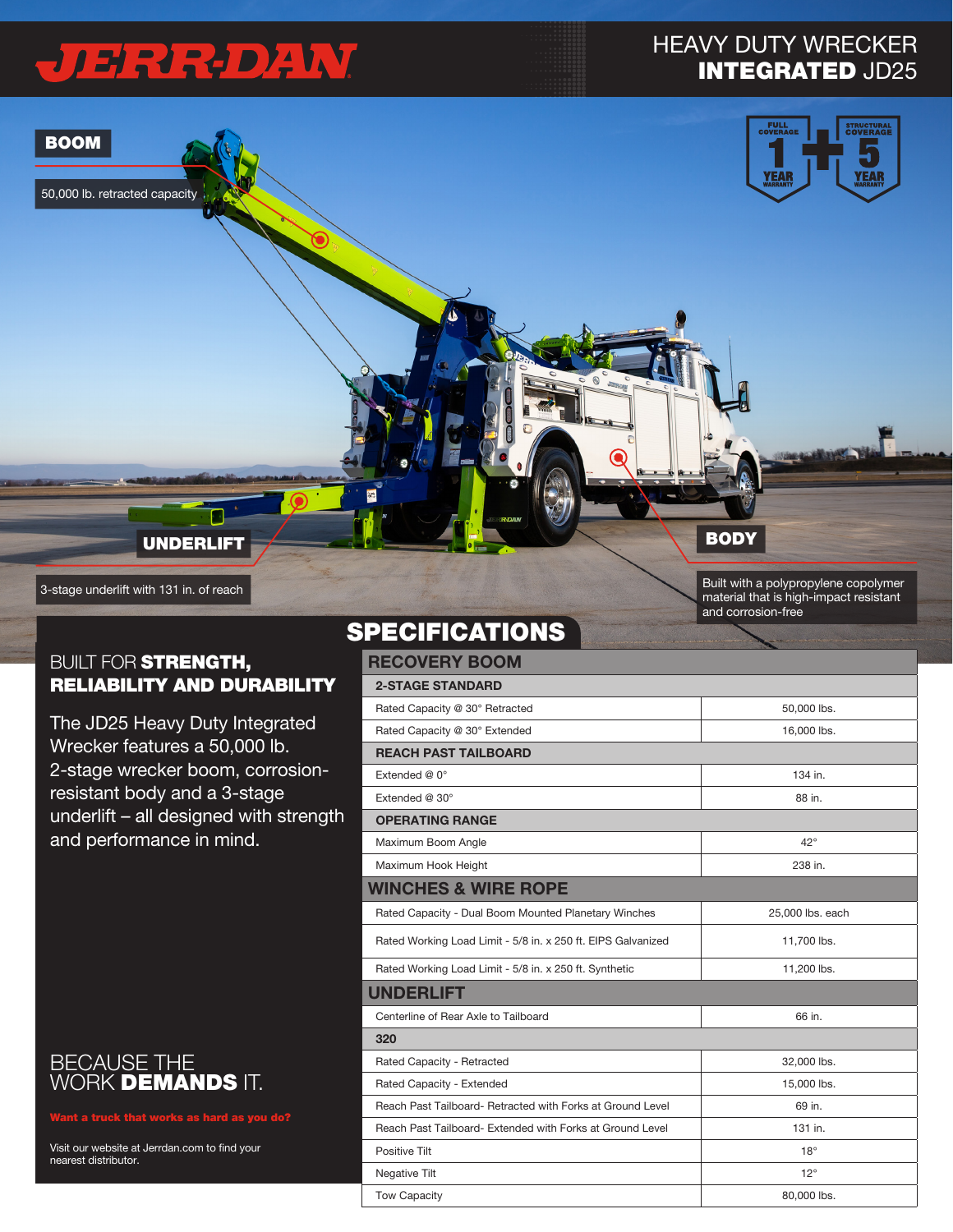## HEAVY DUTY WRECKER INTEGRATED JD25

## SPECIFICATIONS

#### CHASSIS RECOMMENDATION

| <b>SINGLE AXLE</b>   |                    |  |
|----------------------|--------------------|--|
| Minimum GVW Rating   | 31,000 lbs.        |  |
| Minimum RBM Per Rail | 2,500,000 in.-lbs. |  |
| <b>TANDEM AXLE</b>   |                    |  |
| Minimum GVW Rating   | 46,000 lbs.        |  |
| Minimum RBM Per Rail | 2,500,000 in.-lbs. |  |